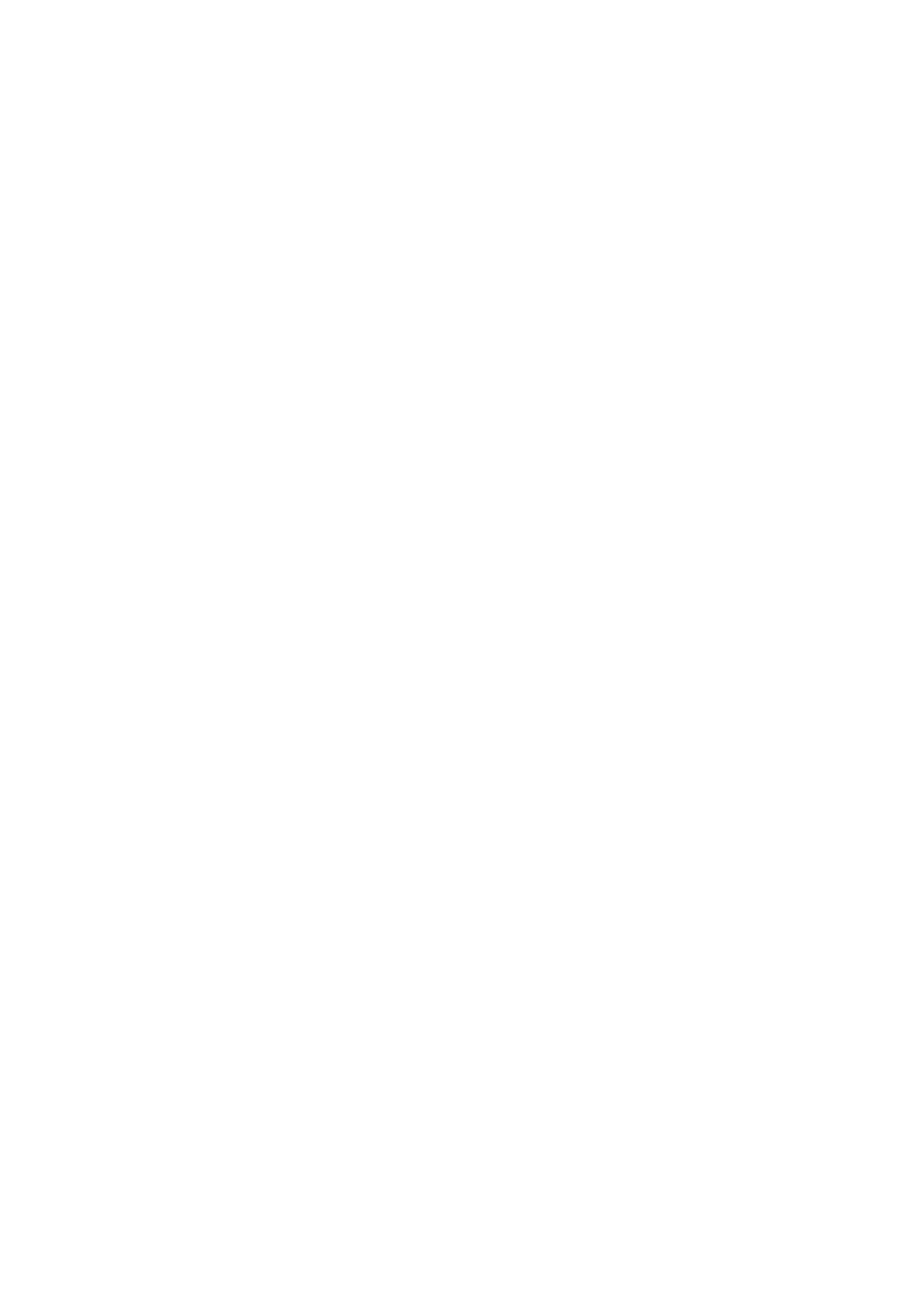

|                | FUEL SUPPLY, D12 EURO-II ENGINE   |               |
|----------------|-----------------------------------|---------------|
| Serial         | Name                              | <b>Number</b> |
|                | injection pump                    | vg1246080097  |
| $\mathbf{1}$   | injection pump                    | vg1246080038  |
| $\overline{2}$ | flange                            | vg1246080026  |
| 3              | O ring                            | vg1246080027  |
| $\overline{4}$ | hexagonal head bolt               | q150b1035tf2  |
| 5              | flat gasket                       | q40110        |
| 6              | driving gear for oil pump         | vg1246080059  |
| $\overline{7}$ | hexagonal head bolt               | q150b1045tf2  |
| 8              | hexagonal head bolt               | q150b1035tf2  |
| 9              | thick gasket (4mm)                | vg1246080042  |
| 10             | vice support for oil pump         | vg1246080041  |
| 11             | inner hexagonal column head screw | q218b10100    |
| 12             | spring gasket                     | q41810        |
| 13             | vice support for oil pump         | vg1246080043  |
| 14             | hexagonal head bolt               | q150b1250     |
| 15             | spring gasket                     | q40312        |
| 16             | thick gasket                      | vg1246080044  |
| 17             | hexagonal head bolt               | q150b1050tf2  |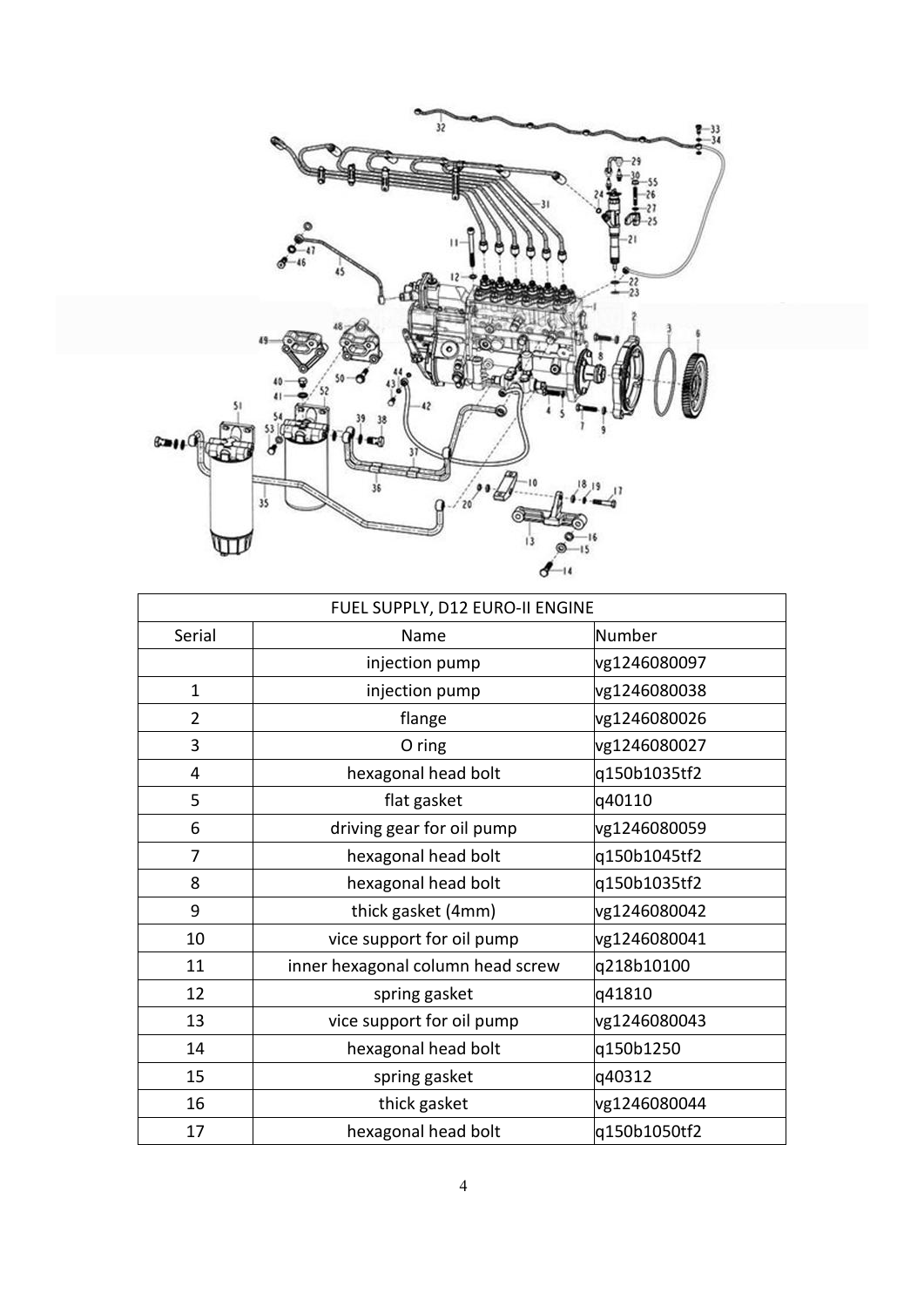| 18 | flat gasket                       | q40110        |
|----|-----------------------------------|---------------|
| 19 | spring gasket                     | q40310        |
| 20 | hexagonal head bolt               | q340b10       |
| 21 | injector                          | vg1246080036  |
| 22 | injector sealing ring             | vg1540080018a |
| 23 | injector gasket                   | vg1540080019b |
| 24 | sealing ring                      | vg1540080095  |
| 25 | pressing plate for injector       | vg1246080039  |
| 26 | double head bolt                  | vg1099040030  |
| 27 | ball surface gasket               | vg1540080024  |
| 29 | oil return tube for injector      | vg1099089065  |
| 30 | connector                         | vg1099089064  |
| 31 | high pressure fuel pipe           | vg1246080002  |
| 32 | oil return pipe assy for injector | vg1246080093  |
| 33 | hollow bolt                       | vg1246080077  |
| 34 | sealing gasket                    | vg1540080200  |
| 35 | first filter for fuel             | vg1246080092  |
| 36 | fuel pipe                         | vg1246080082  |
| 37 | fuel pipe                         | vg1246080080  |
| 38 | hollow bolt                       | vg1246080014  |
| 39 | compound sealing ring             | vg9003080006  |
| 40 | hexagonal head bolt               | q617b14       |
| 41 | compound sealing ring             | vg9003080005  |
| 42 | oil inlet pipe assy for pump      | vg1246080098  |
| 43 | hollow bolt                       | 190003962607  |
| 44 | compound sealing ring             | vg9003080003  |
| 45 | air pipe                          | vg1246080099  |
| 46 | hollow bolt                       | 190003962612  |
| 47 | compound sealing ring             | vg9003080004  |
| 48 | first filter fixed support        | vg1246080020  |
| 49 | second filter fixed support       | vg1246080023  |
| 50 | hexagonal flange bolt             | q1841050      |
| 51 | separater set                     | vg1246080084  |
| 52 | filter set                        | vg1246080086  |
| 53 | hexagonal head bolt               | q150b1025     |
| 54 | spring gasket                     | q41810        |
| 55 | hexagonal flange bolt             | vg1099040010  |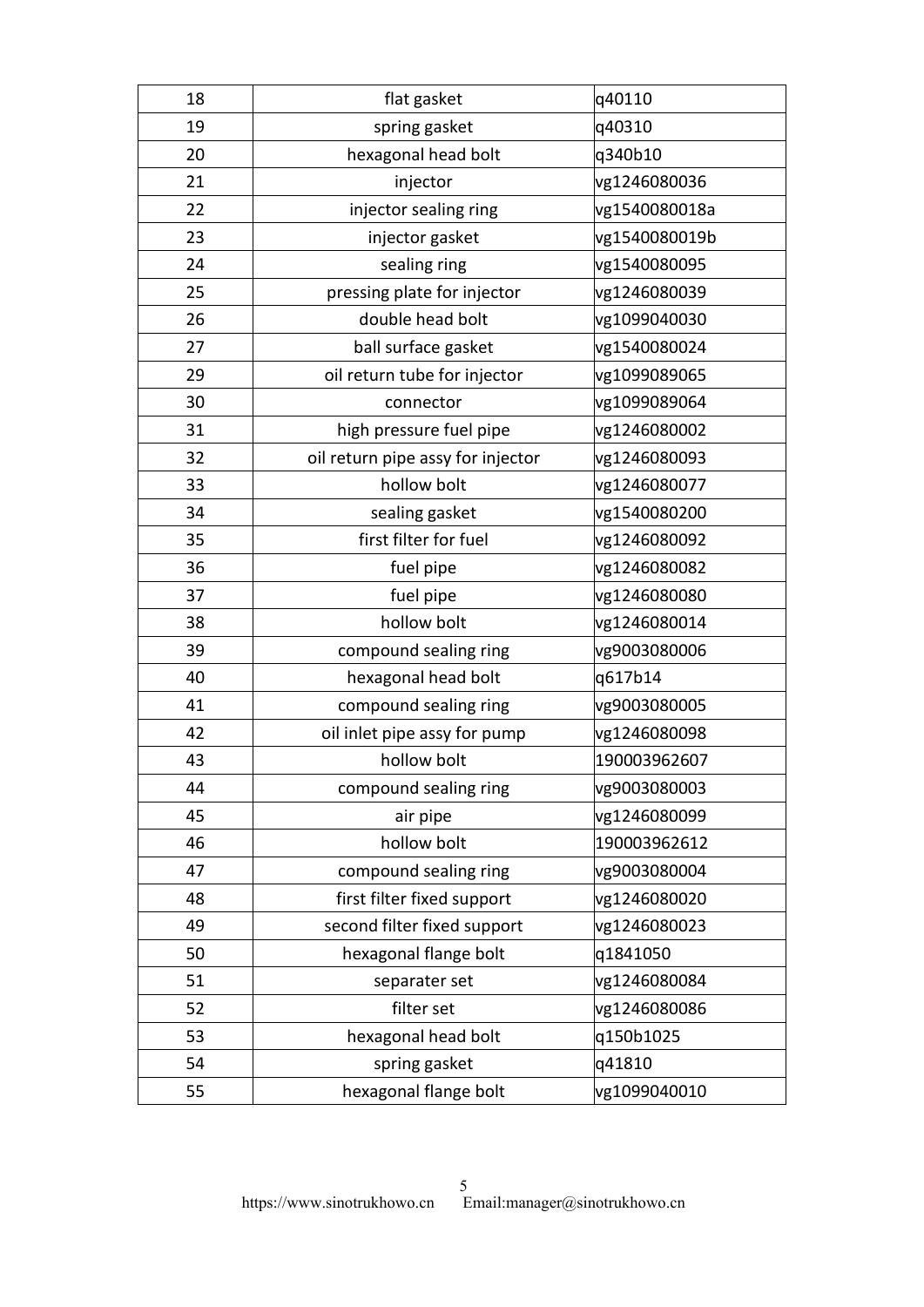活塞和连杆



| PISTON & CONNECTING ROD, D12 EURO-II ENGINE |                           |              |
|---------------------------------------------|---------------------------|--------------|
| Serial                                      | Name                      | Number       |
| 1                                           | piston                    | vg1246030001 |
| 2                                           | piston pin                | vg1246030002 |
| 3                                           | piston pin retaining ring | vg1246030003 |
| 4                                           | keystone ring             | vg1246030004 |
| 5                                           | cone ring                 | vg1246030005 |
| 6                                           | oil ring                  | vg1246030006 |
| 7                                           | connecting rod            | az1246030008 |
| 8                                           | connecting rod cover      | az1246030009 |
| 9                                           | connecting rod bush       | vg1246030010 |
| 10                                          | connecting rod bolt       | vg1246030013 |
| 11                                          | upper bush                | vg1246030011 |
| 12                                          | lower bush                | vg1246030012 |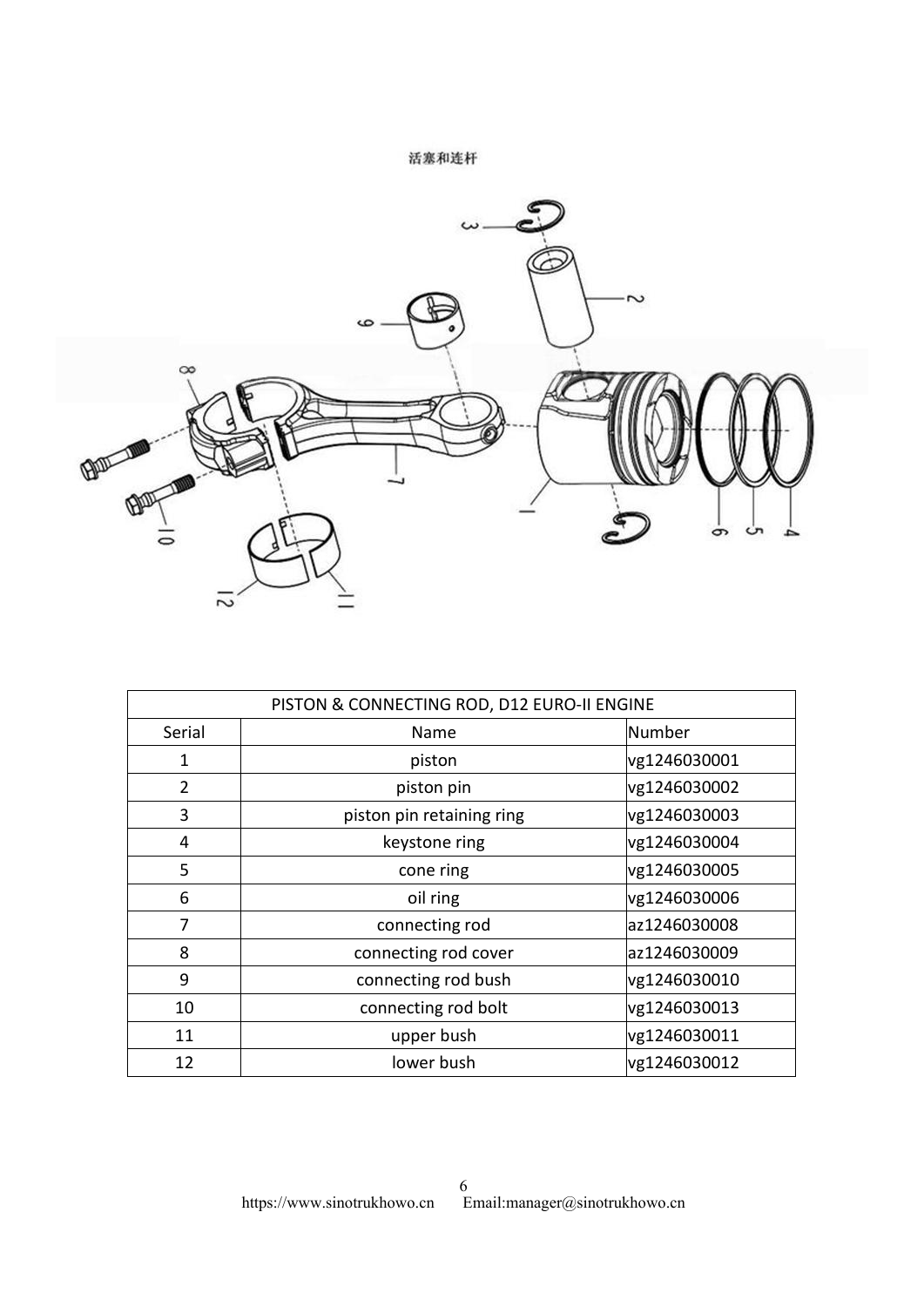

|                | OIL PUMP & FILTER, D12 EURO-II ENGINE |              |
|----------------|---------------------------------------|--------------|
| Serial         | Name                                  | Number       |
|                | oil filter                            | vg1246070001 |
| $\mathbf 1$    | oil filter                            | vg1246070002 |
| $\overline{2}$ | seat for filters                      | vg1246070003 |
| 3              | hexagon flange bolt                   | q1840860     |
| 4              | oil cooler                            | vg1246070012 |
| 5              | sealing ring                          | vg1400010032 |
| 6              | hexagonal head bolt                   | q150b0816    |
| 7              | spring gasket                         | q41808       |
| 8              | collecter                             | vg1246070014 |
| 9              | gasket                                | vg140778     |
| 10             | hexagonal head bolt                   | q150b1025    |
| 11             | spring gasket                         | q41810       |
| 12             | oil pump                              | vg1246070022 |
| 13             | column pin                            | q5210510     |
| 14             | O ring                                | vg1246070036 |
| 15             | hexagonal head bolt                   | q150b1045    |
| 16             | spring gasket                         | q40310       |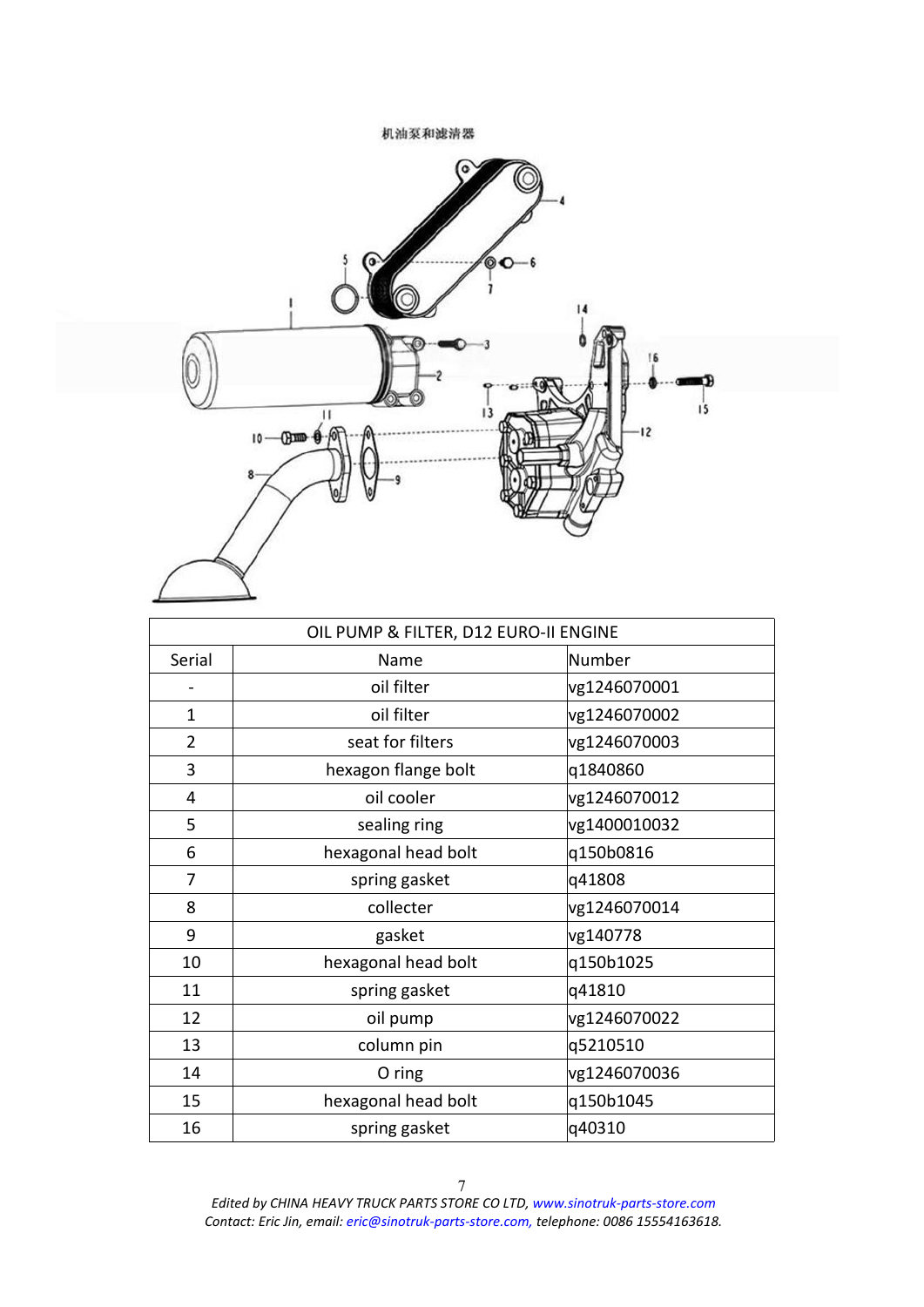## 进排气系统



| INTAKE & EXHAUST SYSTEM, D12 EURO-II ENGINE |                        |               |
|---------------------------------------------|------------------------|---------------|
| Serial                                      | Name                   | Number        |
| $\mathbf 1$                                 | intake tube            | vg1246110061  |
| $\overline{2}$                              | plug                   | 190003989286  |
| 3                                           | gasket for intake tube | vg1246110006  |
| 4                                           | hexagonal head bolt    | q150b08115    |
| 5                                           | hexagonal head bolt    | q150b08110    |
| 6                                           | hexagonal head bolt    | q150b08100    |
| 7                                           | spring gasket          | q41808        |
| 8                                           | supporting plate       | vg1246110203  |
| 9                                           | hexagonal head bolt    | q150b0620     |
| 10                                          | spring gasket          | q40306        |
| 11                                          | flat gasket            | q40106        |
| 12                                          | cap for intake tube    | vg1540110011a |
| 13                                          | cap gasket             | vg1540110018a |
| 14                                          | hexagonal head bolt    | q150b0620     |
| 15                                          | gasket                 | q41806        |
| 16                                          | intake connecting tube | vg1246110100  |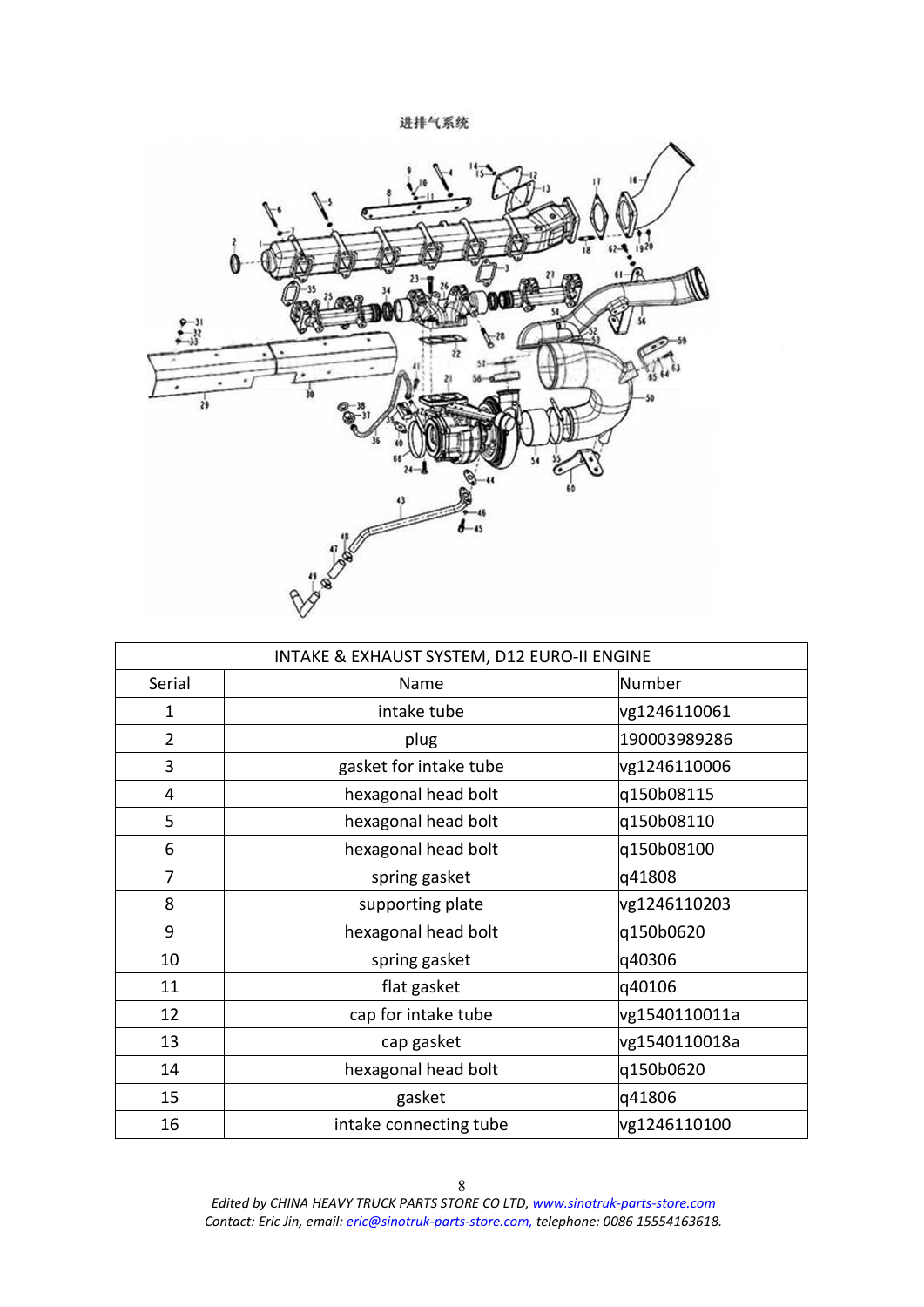| 17 | connecting tube gasket                   | vg1560110180 |
|----|------------------------------------------|--------------|
| 18 | doule head bolt                          | q1201030f3   |
| 19 | spring gasket                            | q41810       |
| 20 | hexagonal nut                            | q340b10      |
| 21 | turbo charger                            | vg1246110021 |
| 22 | turbo charger gasket                     | vg1540110017 |
| 23 | bolt                                     | vg1500110002 |
| 24 | bolt for turbo                           | vg1246110058 |
| 25 | front exhaust divided pipe               | vg1246110108 |
| 26 | middle exhaust divided pipe              | vg1246110109 |
| 27 | rear exhaust divided pipe                | vg1246110110 |
| 28 | locking bolt for exhaust pipe            | vg1246110052 |
| 29 | heat shield for front exhaust pipe       | vg1246110112 |
| 30 | heat shield for rear exhaust pipe        | vg1246110111 |
| 31 | heat resistant bolt                      | vg1500110963 |
| 32 | big gasket                               | q40208       |
| 33 | spring gasket                            | q41808       |
| 34 | sealing ring for exhaust pipe            | vg1246110027 |
| 35 | exhaust pipe gasket                      | vg1246110028 |
| 36 | oil inlet pipe for turbo                 | vg1246110053 |
| 37 | seat for oil inlet pipe                  | vg1246110046 |
| 38 | compound sealing gasket                  | vg9003080007 |
| 39 | oil inlet flange                         | vg1560110152 |
| 40 | gasket for oil inlet pipe                | vg609e110050 |
| 41 | inner hexagon colum head screw           | q218b0825    |
| 42 | self locking gasket                      | vg188250083  |
| 43 | oil return pipe for turbo                | vg1246110055 |
| 44 | flange gasket                            | vg2600110048 |
| 45 | bolt for oil return pipe                 | vg1460070014 |
| 46 | self locking gasket                      | vg188250083  |
| 47 | soft tube for oil return                 | vg2600070071 |
| 48 | soft tube clip                           | 190003989301 |
| 49 | elbow pipe                               | vg1246110022 |
| 50 | intake pipe for turbo                    | vg1246110095 |
| 51 | intake pipe connector for air compressor | vg1246130016 |
| 52 | hexagonal head bolt                      | 190003559778 |
| 53 | gasket                                   | vg2600130037 |
| 54 | rubber soft tube                         | vg1246110102 |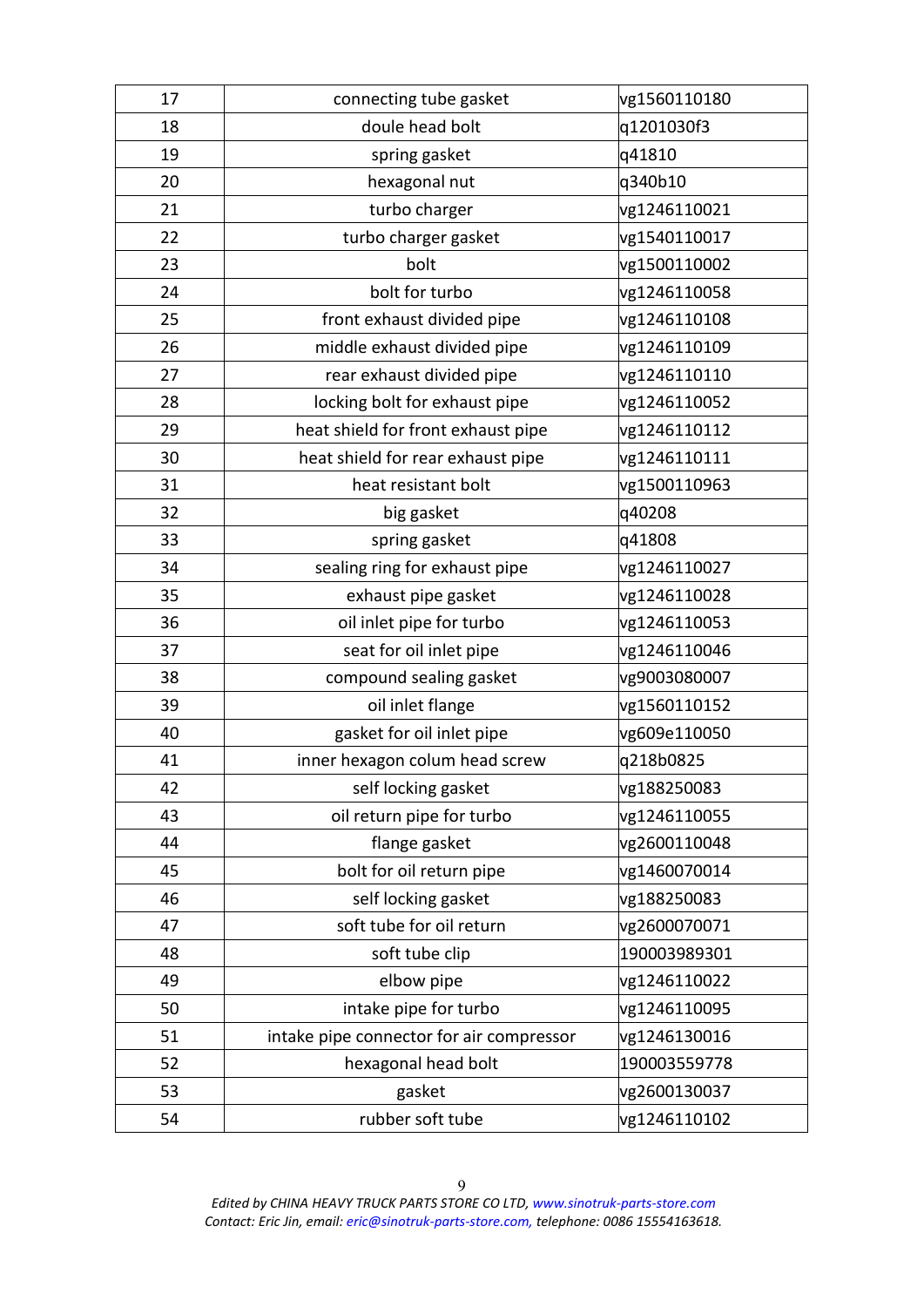| 55 | soft tube clip        | 190003989315 |  |
|----|-----------------------|--------------|--|
| 56 | connecting elbow pipe | vg1246110099 |  |
| 57 | sealing ring          | vg190320035  |  |
| 58 | clip                  | vg1560110226 |  |
| 59 | fixed support one     | vg1246110097 |  |
| 60 | fixed support tow     | vg1246110098 |  |
| 61 | fixed support four    | vg1246110104 |  |
| 62 | hexagonal head bolt   | q150b0820    |  |
| 63 | hexagonal head bolt   | q150b0825    |  |
| 64 | spring gasket         | q40308       |  |
| 65 | flange gasket         | q40108       |  |
| 66 | clip                  | vg1500119216 |  |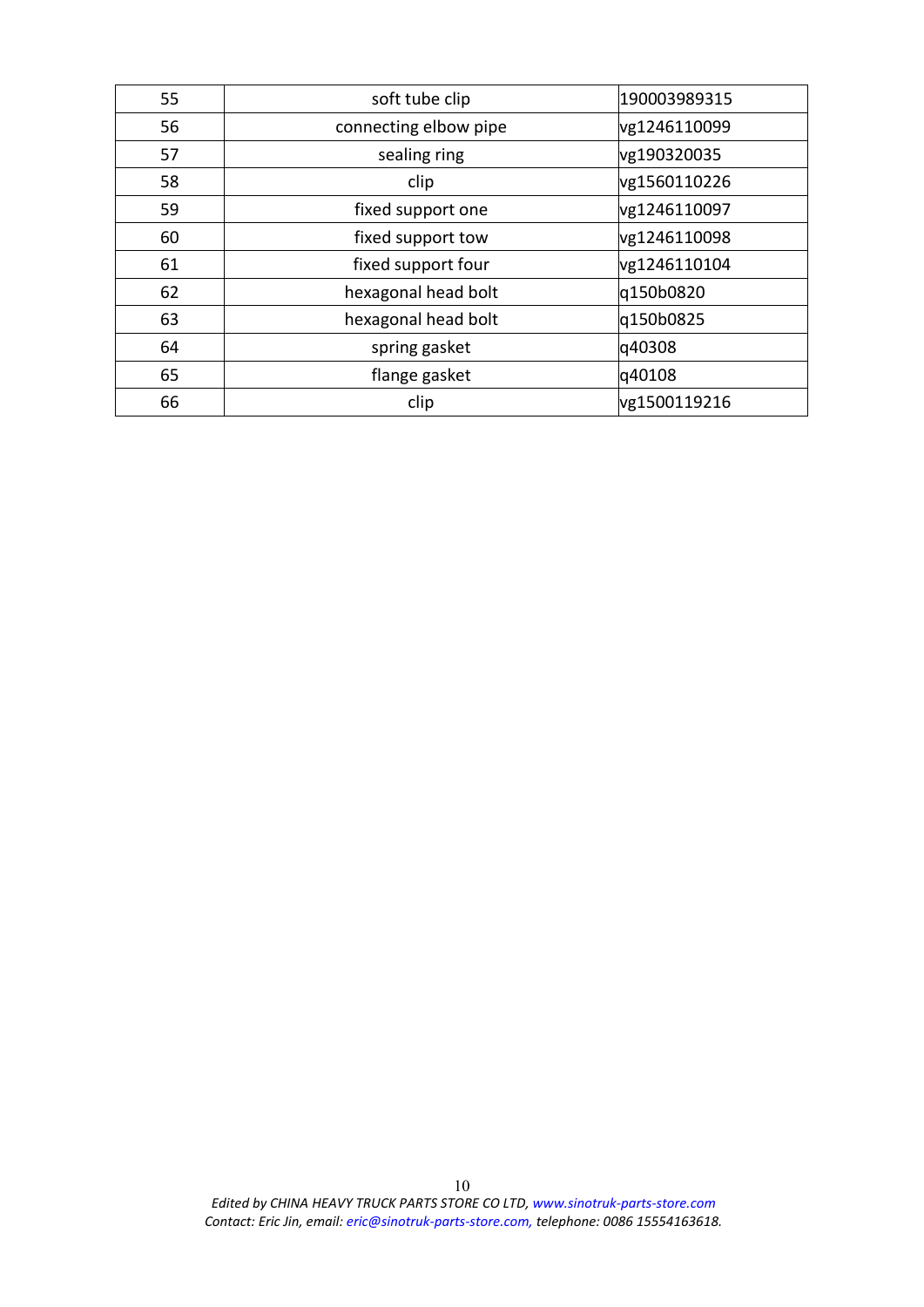配气机构



|                | AIR VALVE MECHANISM, D12 EURO-II ENGINE |               |
|----------------|-----------------------------------------|---------------|
| Serial         | Name                                    | Number        |
| $\mathbf{1}$   | camshaft                                | vg1246050038  |
| $\overline{2}$ | camshaft thrust washer                  | vg1246050039  |
| 3              | hexagonal head bolt                     | q150b0820tf2  |
| 4              | air valve tappet                        | vg1246050029  |
| 5              | air valve rod                           | vg1246050020  |
| 6              | arm-rocking seat                        | vg1246050005  |
| $\overline{7}$ | column pin                              | q5210406      |
| 8              | arm-rocking shaft                       | vg1246050006  |
| 9              | evb exhaust valve bridge component      | vg1246050050  |
| 10             | evb adjusting screw                     | vg1246050055  |
| 11             | evb adjusting nut                       | vg1246050056  |
| 12             | evb pressure plate                      | vg1246050057a |
| 13             | hexagonal head bolt                     | q150b1095tf2  |
| 14             | column pin                              | q5210614      |
| 15             | hexagonal head bolt                     | q150b10100tf2 |
| 16             | air valve arm-rocking                   | vg1246050008  |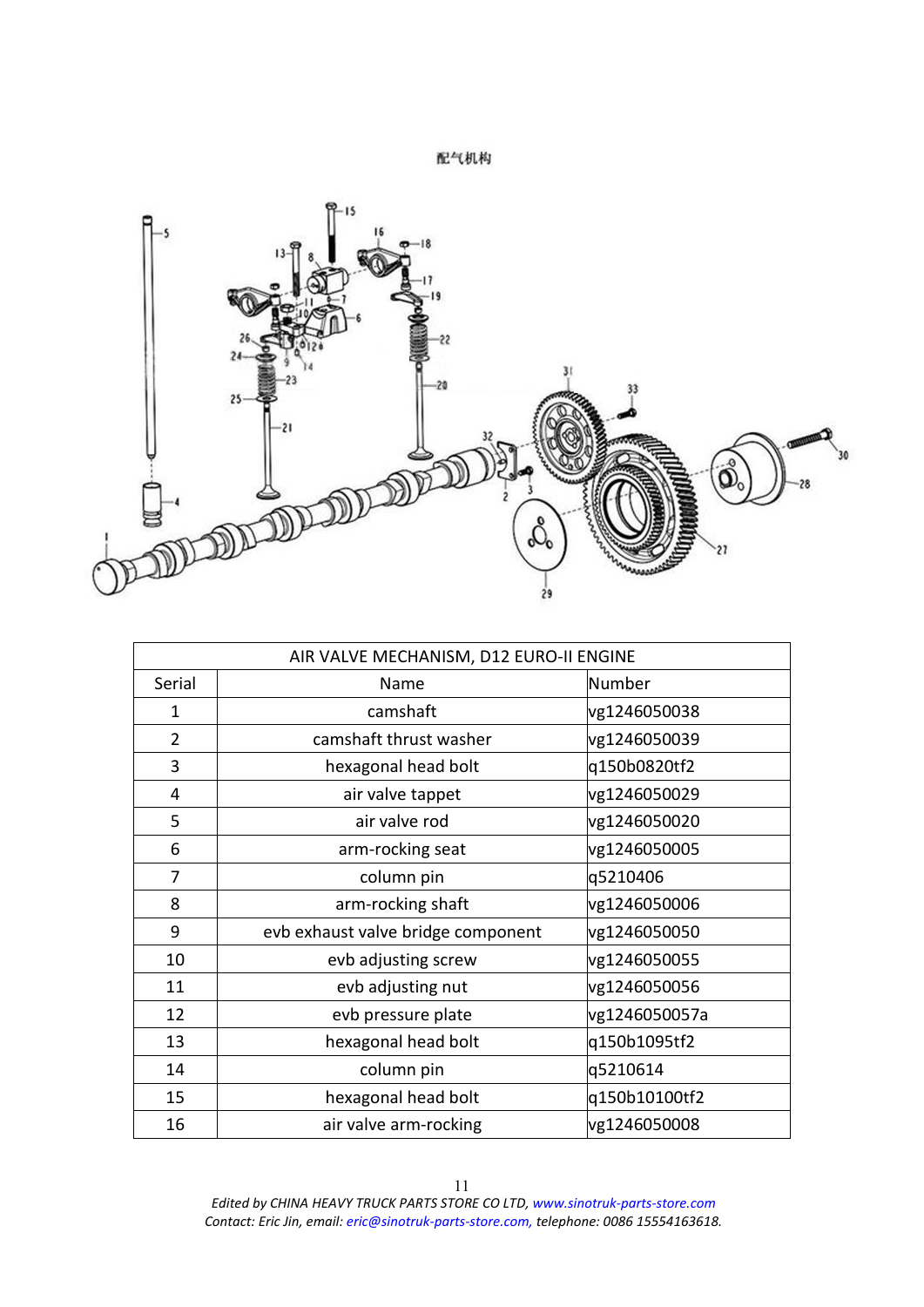| 17 | air valve bridge adjusting screw | vg1246050011 |
|----|----------------------------------|--------------|
| 18 | air valve gap adjusting nut      | vg2130050065 |
| 19 | air valve bridge                 | vg1246050013 |
| 20 | air inlet valve                  | vg1246050021 |
| 21 | exhaust valve                    | vg1246050022 |
| 22 | air inlet valve spring           | vg1246050023 |
| 23 | exhaust valve spring             | vg1246050024 |
| 24 | upper seat of air valve spring   | vg1246050025 |
| 25 | lower seat of air valve spring   | vg1246050026 |
| 26 | air valve locking clamp          | vg1246050028 |
| 27 | middle gear                      | vg1246050060 |
| 28 | middle gear shaft                | vg1246050034 |
| 29 | thrust washer                    | vg1246050035 |
| 30 | hexagonal head bolt              | q150b1290tf2 |
| 31 | camshaft gear                    | vg1246050036 |
| 32 | column pin                       | q5210612     |
| 33 | hexagonal head bolt              | q150b0830tf2 |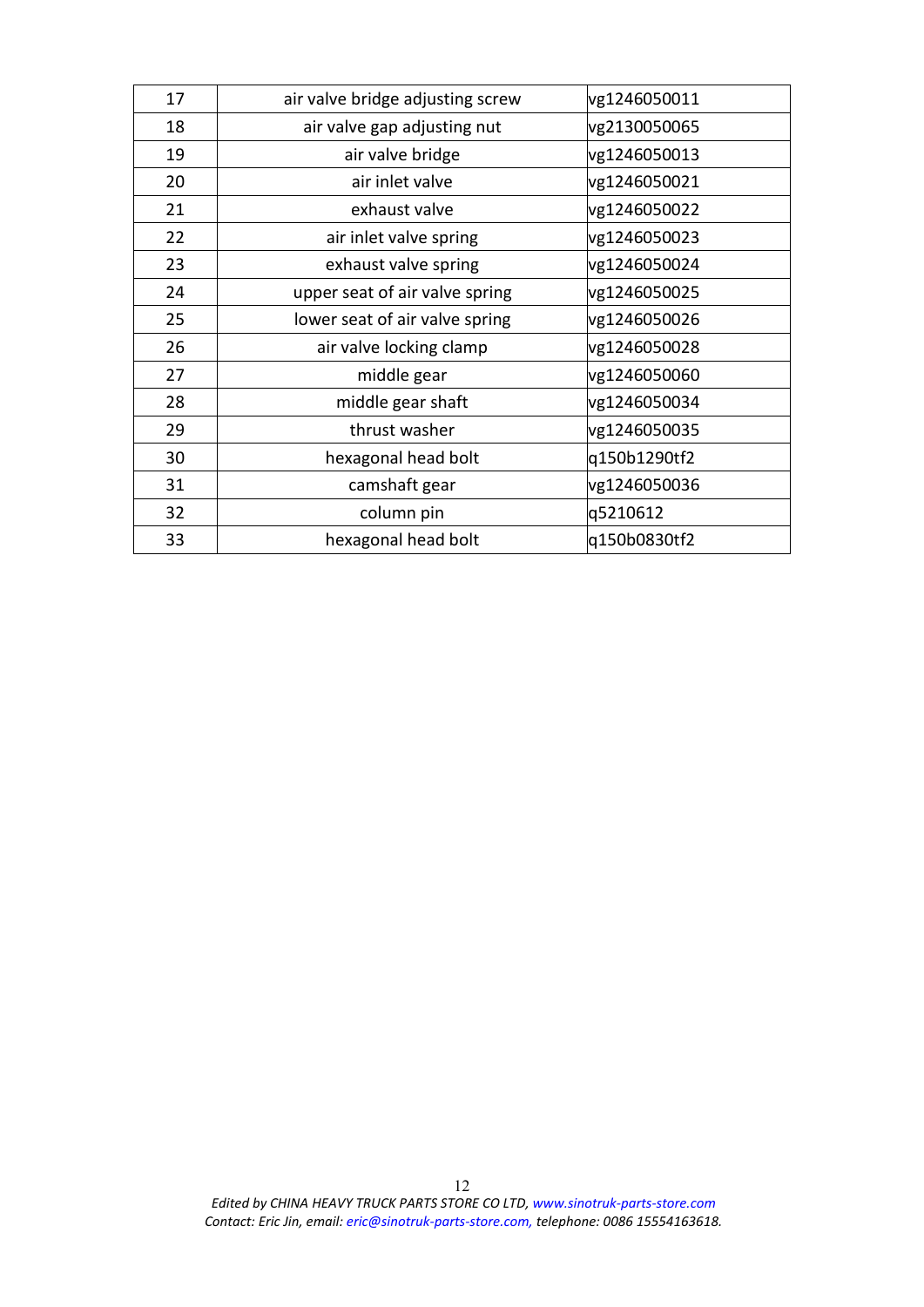

| CYLINDER COVER, D12 EURO-II ENGINE |                            |              |
|------------------------------------|----------------------------|--------------|
| Serial                             | Name                       | Number       |
|                                    | cylinder cover             | az1246040010 |
| $\mathbf{1}$                       | cylinder cover             | az1246040011 |
| $\overline{2}$                     | air inlet seat             | vg1246040012 |
| 3                                  | exhaust valve seat         | vg1246040013 |
| 4                                  | air valve guiding pipe     | vg1246040014 |
| 5                                  | air valve pushing rod bush | vg1246040015 |
| 6                                  | injector bush              | vg1246040016 |
| 7                                  | plug                       | 190003989725 |
| 8                                  | plug                       | vg1246040031 |
| 9                                  | sealing ring               | vg1246040018 |
| 10                                 | sealing ring               | vg1246040019 |
| 11                                 | oil hole plug              | vg1540040011 |
| 12                                 | steel ball                 | vg1540040013 |
| 13                                 | cylinder cover main bolt   | vg1246040020 |
| 14                                 | cylinder cover bush        | vg1246040021 |
| 15                                 | cylinder deflate pipe      | vg1246040001 |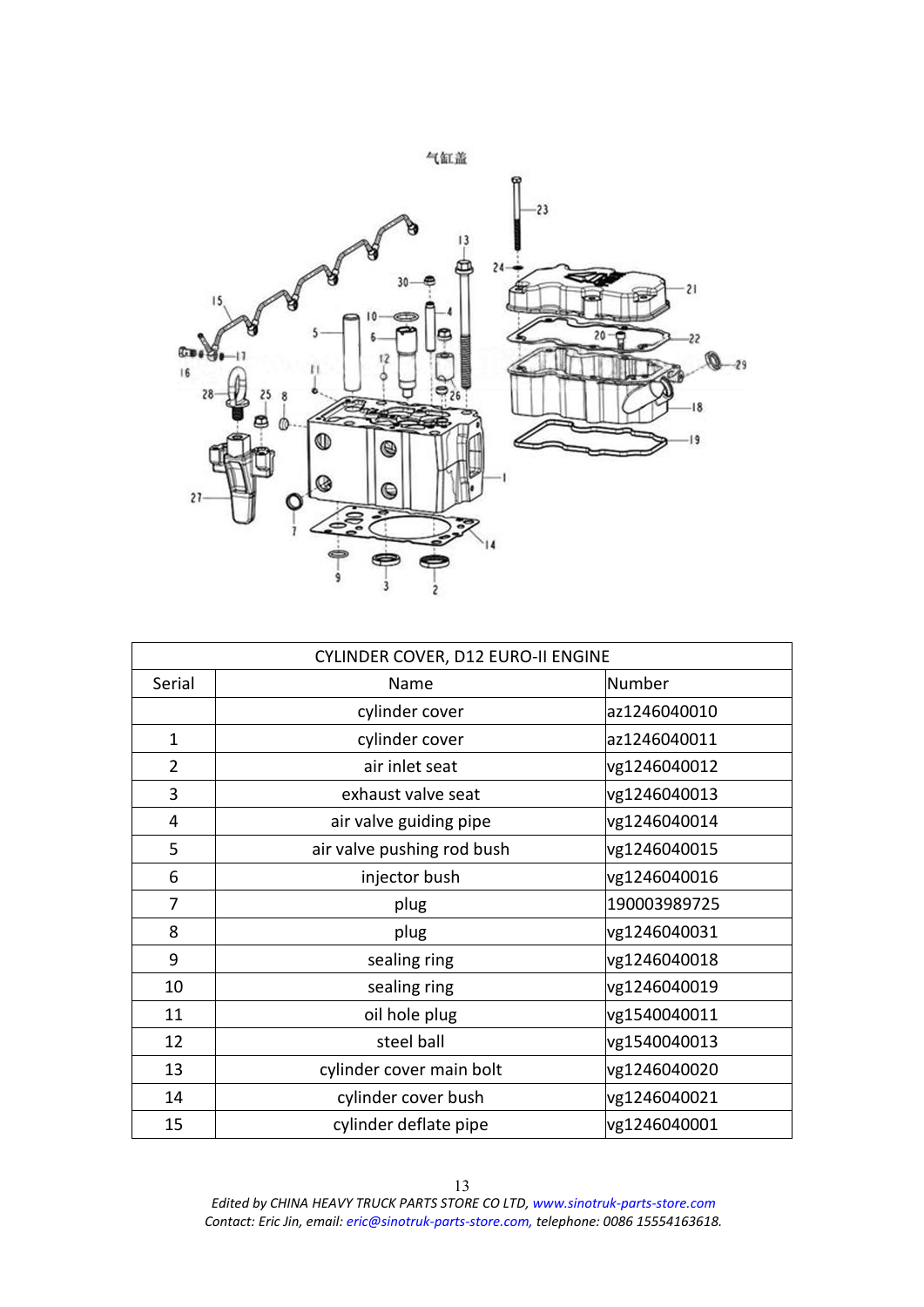| 16 | hollow bolt                     | vg1246040022  |
|----|---------------------------------|---------------|
| 17 | sealing gasket                  | q72310        |
| 18 | rocking arm lower cover         | vg1246040030  |
| 19 | cylinder cover sealing ring     | vg1246040023  |
| 20 | inner hexagon column head screw | q218b0825     |
| 21 | rocking arm upper cover         | vg1246040003  |
| 22 | cylinder cover gasket           | vg1246040005  |
| 23 | hexagonal head bolt             | q150b08110    |
| 24 | spring gasket                   | q41808        |
| 25 | nut                             | vg1200040034  |
| 26 | clamp                           | vg1200040023a |
| 27 | hanger clamp                    | vg1246040008  |
| 28 | hanger screw                    | vg14010388    |
| 29 | frame oil seal                  | vg1540040022a |
| 30 | air valve rod sealing set       | vg1246050027  |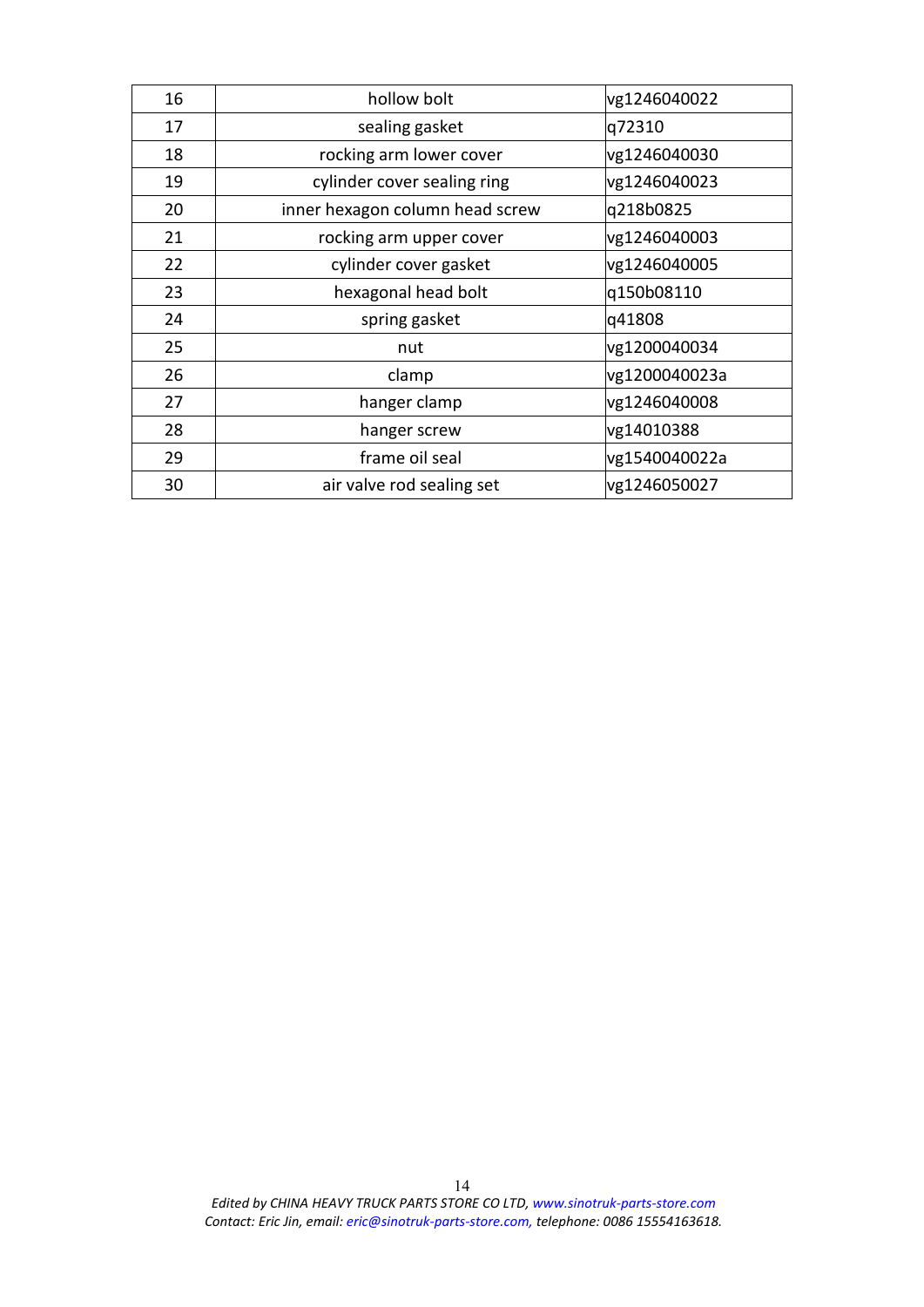

曲轴和飞轮

| CRANKSHAFT & FLY WHEEL, D12 EURO-II ENGINE |                           |               |
|--------------------------------------------|---------------------------|---------------|
| Serial                                     | Name                      | Number        |
| 1                                          | crankshaft                | az1246020013  |
| $\overline{2}$                             | front gear of crankshaft  | vg1246020012  |
| 3                                          | rear gear of crankshaft   | vg1246020011  |
| 4                                          | column pin                | q5210816      |
| 5                                          | flywheel                  | az1246020025a |
| 6                                          | elastic retaining ring    | q43062        |
| $\overline{7}$                             | ball bearing              | 190003311416  |
| 8                                          | fly wheel gear            | vg2600020208  |
| 9                                          | double head bolt          | q1201090f3    |
| 10                                         | hexagonal nut             | q340b10       |
| 11                                         | hexagonal bolt            | q150b1085     |
| 12                                         | spring gasket             | q41810        |
| 13                                         | fly wheel bolt            | vg1246020010  |
| 14                                         | belt wheel for crankshaft | vg1246020001  |
| 15                                         | gasket ring               | vg1246020003  |
| 16                                         | silicone oil suspension   | vg1246020002  |
| 17                                         | hexagonal bolt            | q150b1030     |
| 18                                         | hexagonal bolt            | vg1246020004  |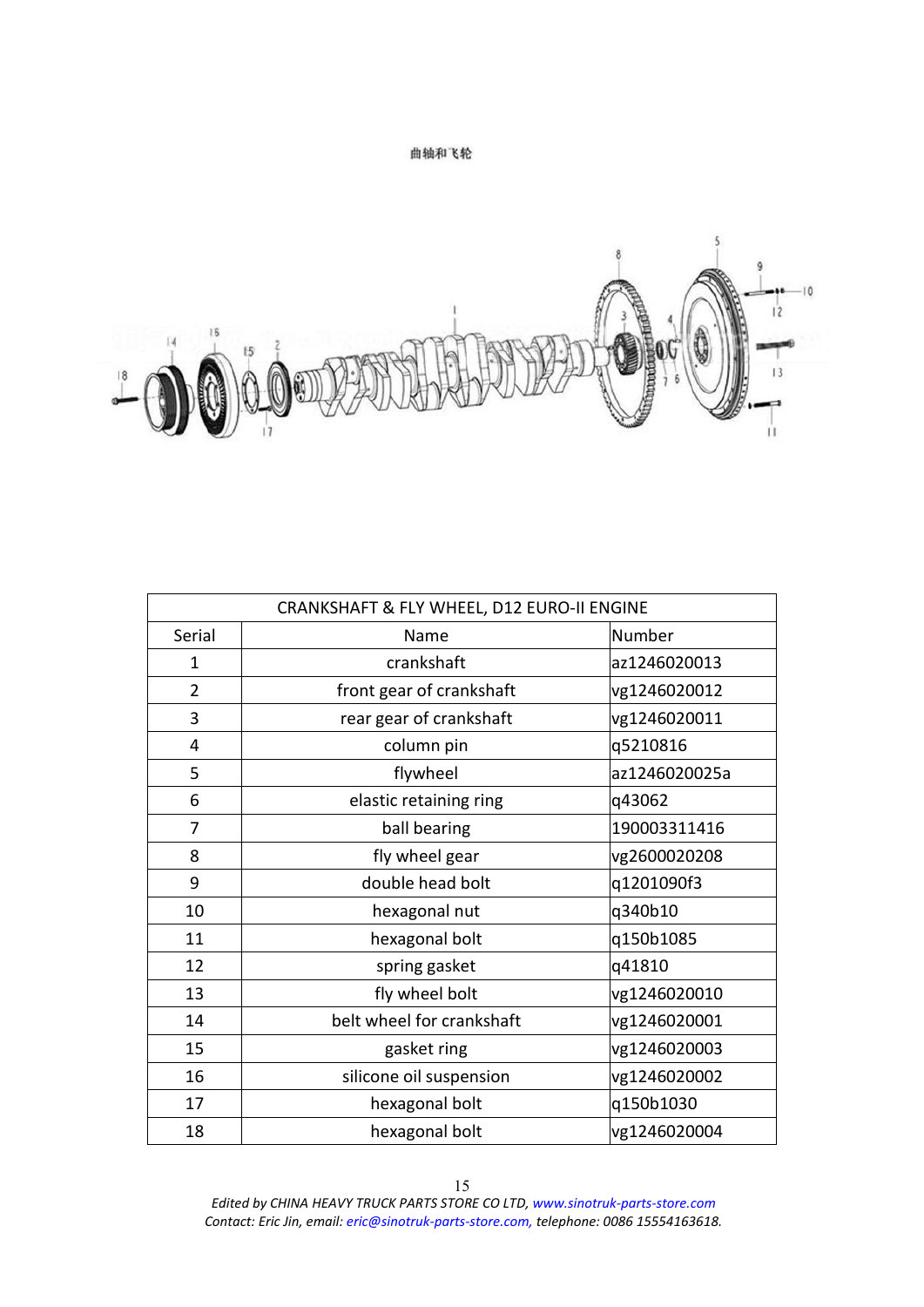## 水泵和冷却系统



| WATER PUMP & COOLING SYSTEM, D12 EURO-II ENGINE |                       |               |  |  |
|-------------------------------------------------|-----------------------|---------------|--|--|
| Serial                                          | Name                  | Number        |  |  |
|                                                 | thermostat (optional) | vg1246060029  |  |  |
| $\mathbf{1}$                                    | tensioning wheel      | vg1246060001  |  |  |
| $\overline{2}$                                  | hexagonal head bolt   | q150b1065tf2  |  |  |
| 3                                               | idler                 | vg1246060004  |  |  |
| 4                                               | ribbed belt           | vg1246060008  |  |  |
| 5                                               | tensioning wheel      | vg1246060002  |  |  |
| 6                                               | hexagonal head bolt   | q150b1065tf2  |  |  |
| 7                                               | idler                 | vg1246060047  |  |  |
| 8                                               | ribbed belt           | vg1246060082  |  |  |
| 9                                               | fan support           | vg1246060070  |  |  |
| 10                                              | hexagonal head bolt   | q150b1055     |  |  |
| 11                                              | middle flange         | vg1246060046a |  |  |
| 12                                              | hexagonal head bolt   | q150b0830     |  |  |
| 13                                              | spring gasket         | q40308        |  |  |
| 14                                              | water pump            | vg1246060042  |  |  |
| 15                                              | O ring                | vg1246060027  |  |  |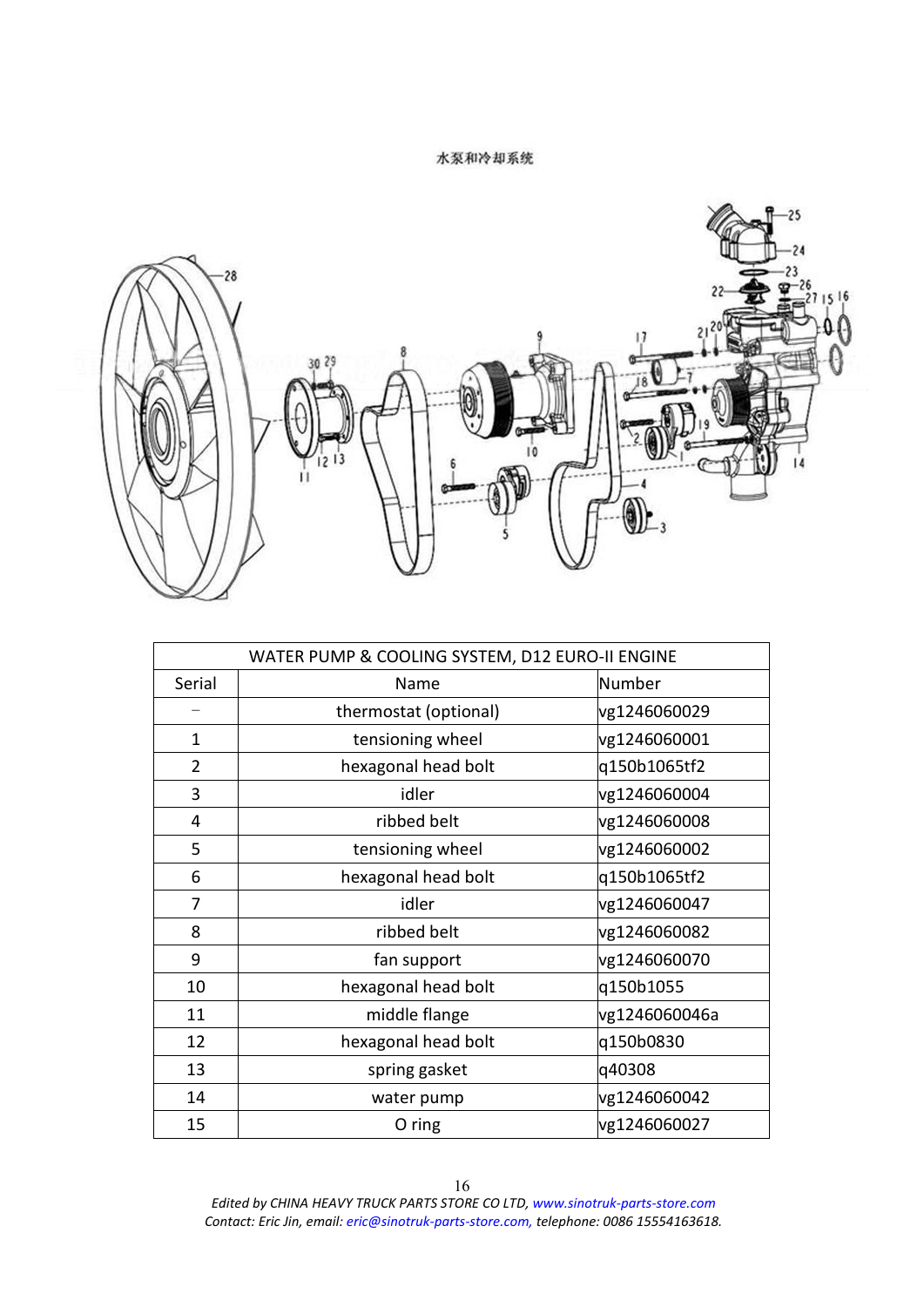| 16 | Oring                   | vg1246060028 |
|----|-------------------------|--------------|
| 17 | hexagonal head bolt     | q150b10150   |
| 18 | hexagonal head bolt     | q150b10135   |
| 19 | hexagonal head bolt     | q150b10125   |
| 20 | flat gakset             | q40110       |
| 21 | spring gasket           | q40310       |
| 22 | thermostat              | vg1246060024 |
| 23 | O ring                  | vg1246060025 |
| 24 | thermostat shell        | vg1246060023 |
| 25 | hexagonal flange bolt   | q1840850     |
| 26 | hexagonal head plug     | q617b16      |
| 27 | compound sealing gasket | vg9003080006 |
| 28 | φ758 silicone oil fan   | vg1246060051 |
| 29 | hexagonal head bolt     | q150b1025    |
| 30 | spring gasket           | q40310       |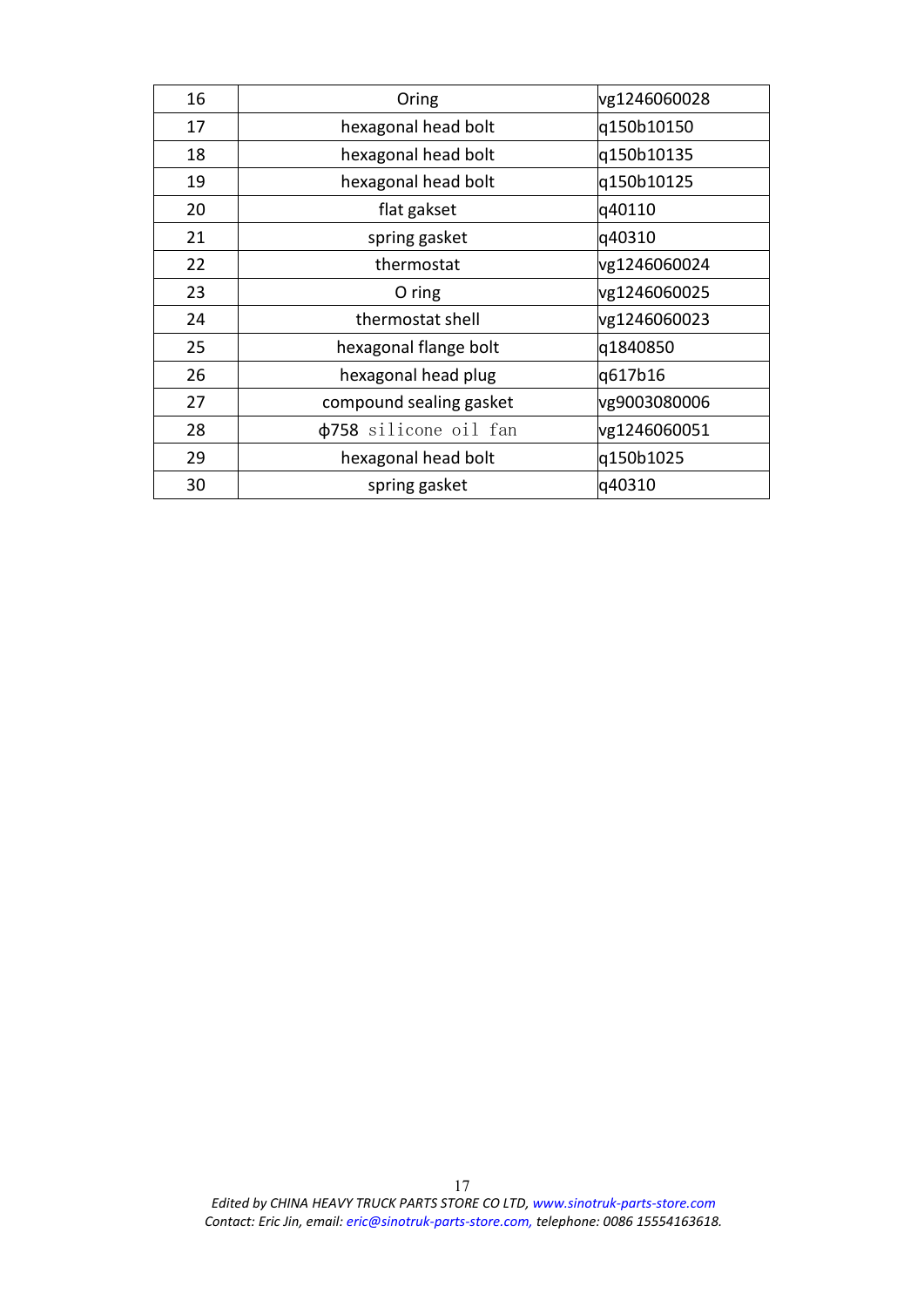

|                | AIR COMPRESSOR, D12 EURO-II ENGINE |               |
|----------------|------------------------------------|---------------|
| Serial         | Name                               | Number        |
| 1              | air compressor assy                | vg1246130008  |
| $\overline{2}$ | air compressor gear                | vg1246130009  |
| 3              | hexagon nut                        | vg1246130010  |
| 4              | O-sealing ring                     | vg1246130012  |
| 5              | hexagonal head bolt                | q150b1030     |
| 6              | double head bolt                   | q1201040f3    |
| 7              | hexagon nut                        | q340b10       |
| 8              | spring gasket                      | q40310        |
| 9              | air inlet pipe connector           | vg1246130016  |
| 10             | hexagon nut                        | 190003559778  |
| 11             | gasket                             | vg2600130037  |
| 12             | water-inlet pipe                   | vg1246130003a |
| 13             | water-outlet pipe                  | vg1246130020a |
| 14             | pipe connecting joint              | vg1246130021  |
| 15             | compound sealing gasket            | vg9003080005  |
| 16             | pipe connecting joint              | vg1246130022  |
| 17             | compound sealing gasket            | vg9003080006  |
| 18             | oil-inlet pipe                     | vg1246130006  |
| 19             | hollow bolt                        | 190003962607  |
| 20             | compound sealing gasket            | vg9003080003  |